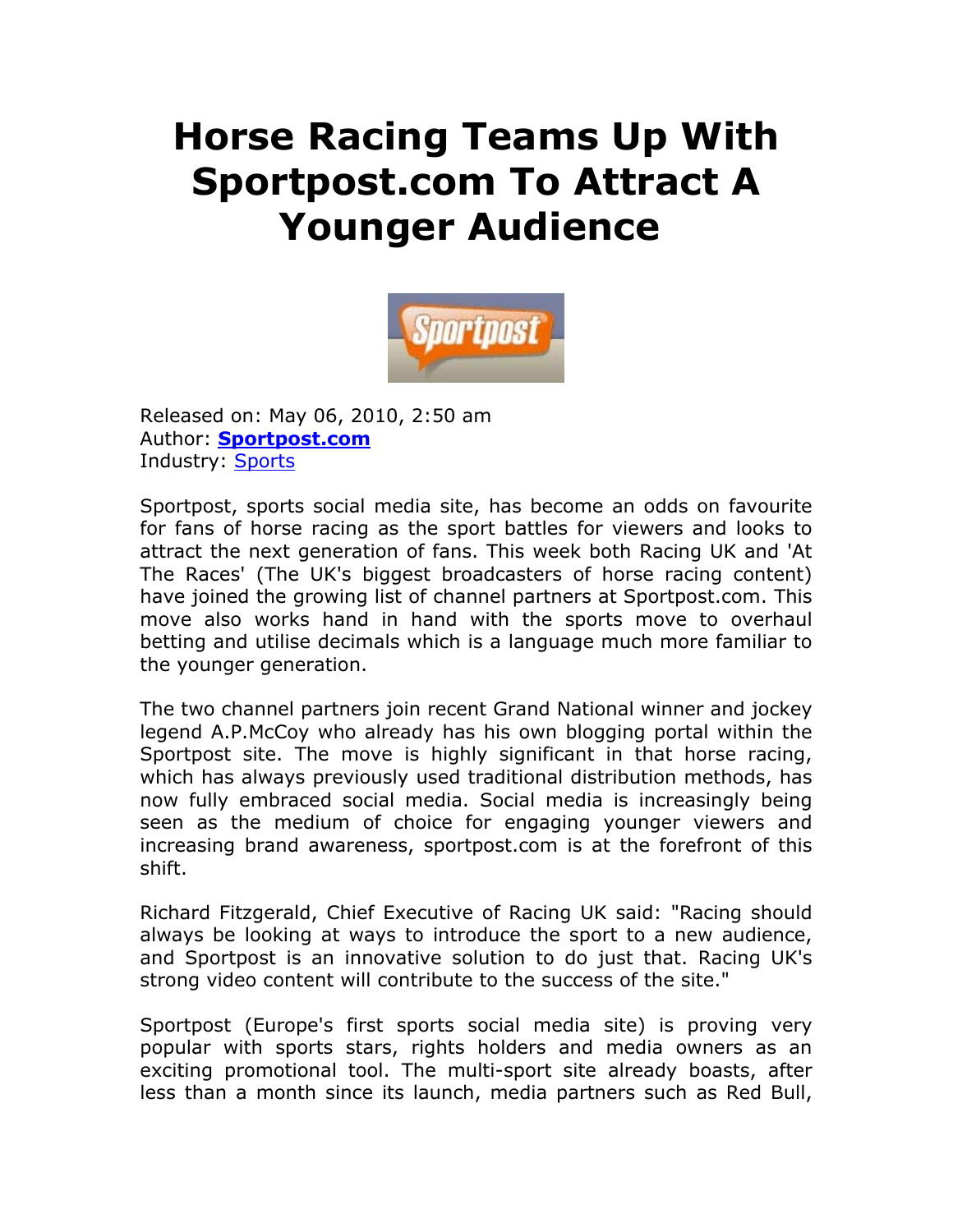Nike Football, the UFC, Euro League Basketball and now the two premier horse racing broadcasters in the UK. The full list of channel partners can be found within the **sports videos** portal at Sportpost.

Matt Taylor, Head of Online for At The Races said, "Exclusive content is very important to any broadcaster or publisher, but it is impossible to ignore the opportunity to drive fresh viewers through social media. Sportpost is a fantastic tool as it enables At The Races to widen racing's overall appeal and grow awareness of our brand."

Sports stars are also seeing the potential of the sports blogs portal within Sportpost. The site partners with stars such as tennis world No. 2 Caroline Wozniacki, England rugby stars James Haskell and Danny Care and recent Grand National winner AP McCoy, who immediately blogged of his success exclusively through his Sportpost blog.

AP.McCoy was in high praise of the site, "The way I can now communicate directly with fans through Sportpost is great. I can tell my side of things very easily and quickly."

Sportpost.com bridges the gap, giving brands and sport stars a smarter, more cost effective and targeted alternative for reaching passionate fans compared with the creation of their own websites or micro-sites. Sportpost.com is smashing all expectations since its launch in March 2010.The site aims to build on this fantastic first month and plans to stream live content with partners within the next three months.

- ends -

## **About Sportpost.com:**

Sportpost.com is a pioneering, independent sports social media site combining the best videos, blogs, sports news and sport forums from the world of sport into one central location. Set to revolutionise the consumption of content amongst sport fans globally, the site allows users to create, promote and share the best sports content such asfootball videos and blogs under the mantra 'share your sport with the world'. Sportpost.com also gives voice to the superstars of world sport, with exclusive deals to publish personal blogs from athletes like England rugby international James Haskell and England international, West Ham striker Carlton Cole; plus premium channels with High Definition content from brands like Nike Football and Red Bull; and innovative partnerships including a Ladbrokes-powered betting portal and a Brightcove online video platform. The site is completely